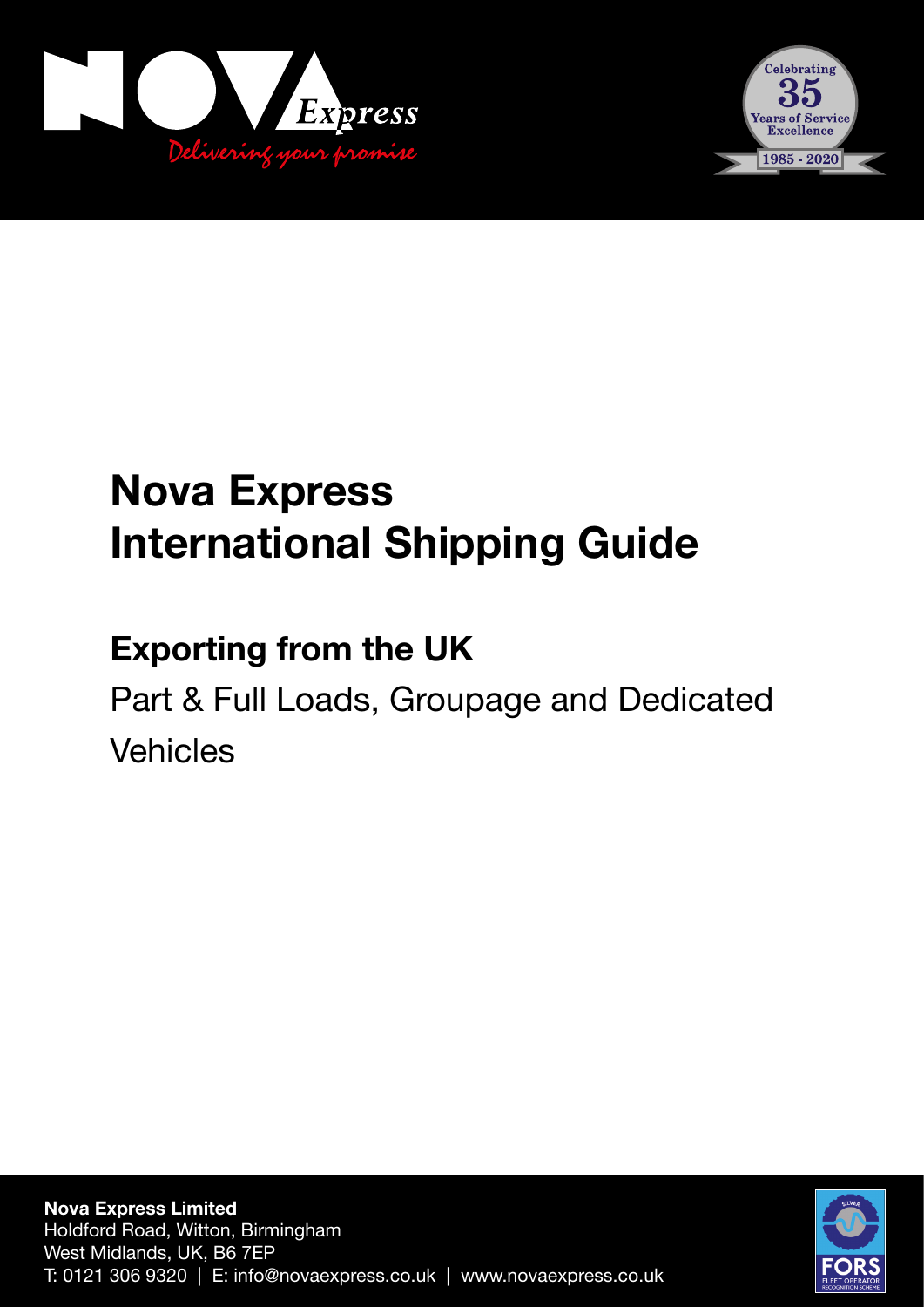



#### **Introduction**

On 31<sup>st</sup> January 2020, the UK left the EU and the transition period as stated in the Withdrawal Agreement began.

The current transitional agreement between the UK and the EU ends on  $1<sup>st</sup>$  January 2021, the UK will no longer be part of the EU and customs formalities will apply for all movements of goods between the UK and EU27<sup>1</sup> (in both directions). Export declarations will be required when goods leave the customs territory of the UK and import declarations when they arrive to the EU.

At this stage it is not clear whether the UK and the EU will agree a Free Trade Agreement ("FTA") or whether the trading relationship will revert to World Trade Organisation (WTO) rules. If trade between the UK and the EU does revert to WTO terms, this means that import duties will potentially be due on UK to EU and EU to UK movements.

#### **What does this mean for you?**

- A customs declaration will be required for every shipment leaving the UK
- Shipping costs will increase as a result of customs processes
- Transit times may increase
- A record of all exports must be kept for a minimum of 6 years for HMRC
- Your customer may need to pay duty and VAT before they receive their goods

#### **Disclaimer**

The information provided in this document is for general information purposes only. All the information is provided in good faith, however we make no representation or warranty of any kind, express or implied, regarding the accuracy or completeness of any information in this document. The information should not be regarded as providing any legal or other professional advice. You should consult your professional adviser for legal or other advice. We do not accept any responsibility or liability for any loss or damage arising in any way from the use of or reliance placed on the information.

<sup>1</sup> https://www.gov.uk/eu-eea

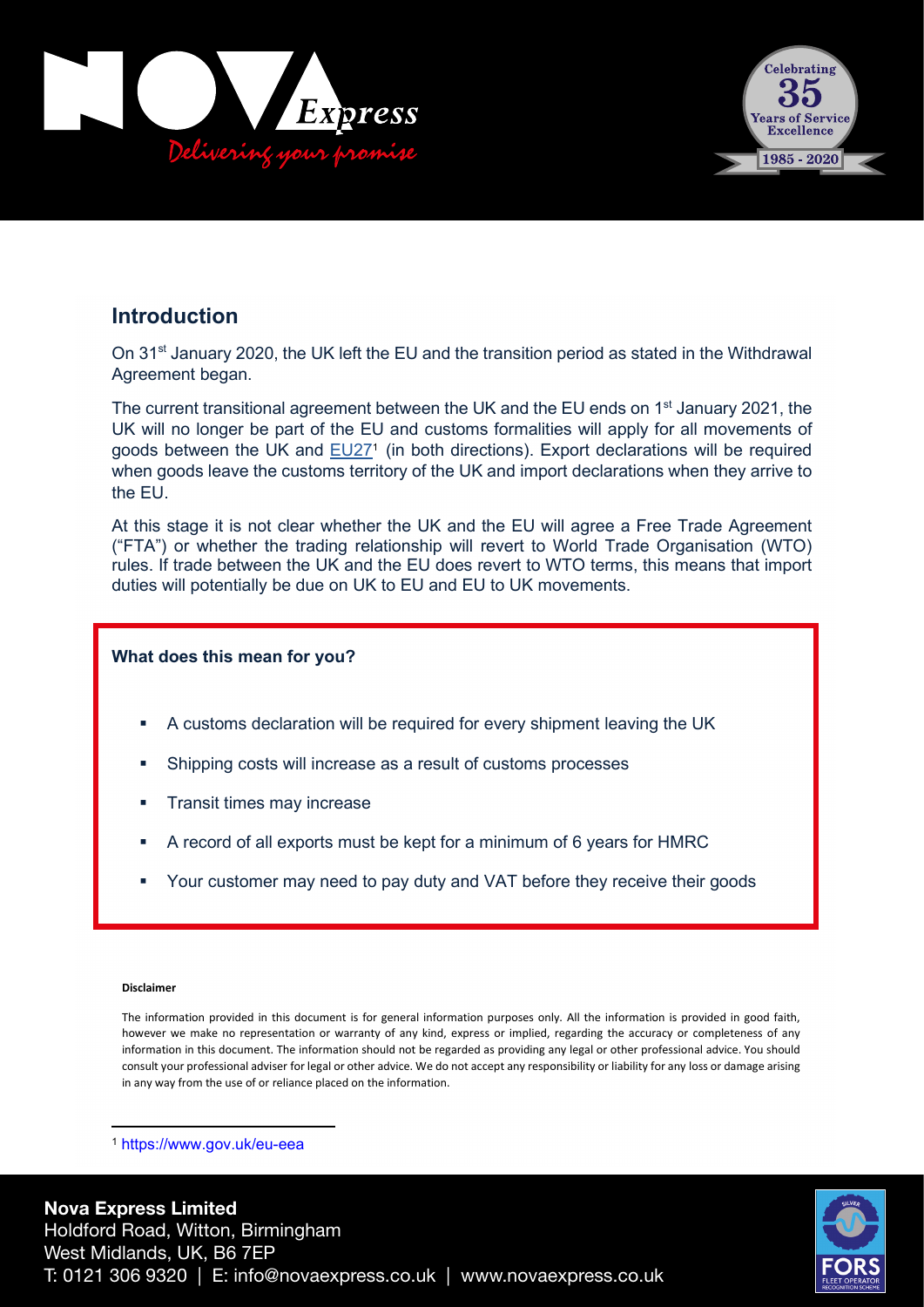



The Brexit checklist along with the next few pages will outline key areas that will help you get your business ready for Brexit and continue to trade successfully with the EU27 and Northern Ireland.

#### **Brexit Checklist**

| 1. | Register with HMRC for both a GB and XI EORI number (Required for shipments<br>to/from Northern Ireland) |
|----|----------------------------------------------------------------------------------------------------------|
| 2. | Determine the Commodity Code(s) for your goods                                                           |
| 3. | Check product descriptions are accurate and compliant                                                    |
| 4. | <b>Determine the Reasons for Export</b>                                                                  |
| 5. | Determine the Country of Origin for your goods                                                           |
|    | 6. Agree the Terms of Trade / Incoterms with your customers                                              |
| 7. | Ensure customer contact details are accurate                                                             |
| 8. | Provide licences and certificates (where appropriate)                                                    |
| 9. | Make sure your wood packaging meets requirements                                                         |
|    | 10. Know who is carrying out customs formalities                                                         |
|    | 11. A record of all exports must be kept for HMRC                                                        |
|    | 12. Decide how you will produce a commercial invoice                                                     |
|    | 13. Consider your new workflow                                                                           |



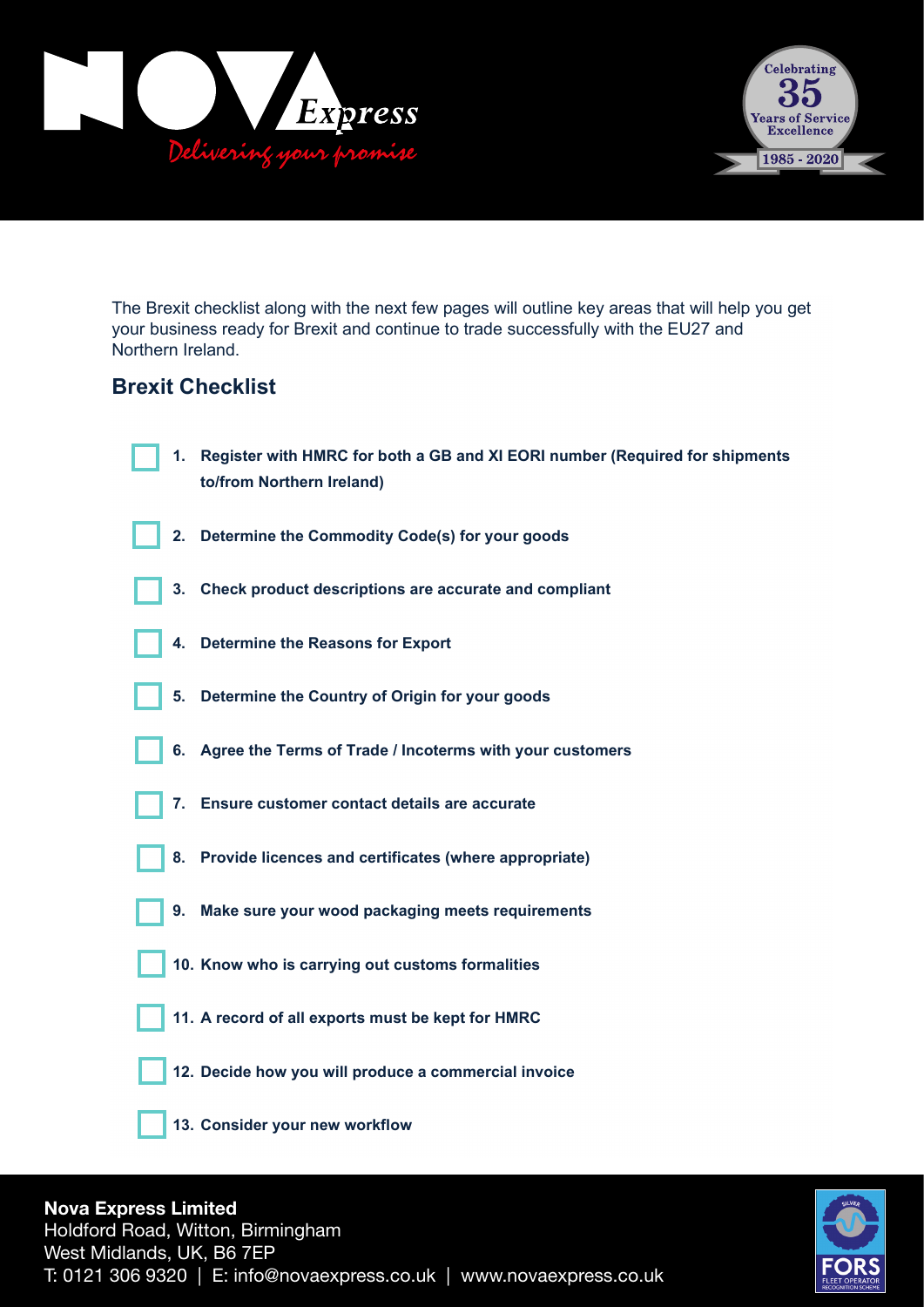



### **Brexit Checklist Guide**

#### **1. Register with HMRC for both a GB and XI EORI number**

If you haven't traded outside the EU before, you should apply for an Economic Operator Registration and Identification (EOR) number<sup>2</sup> You'll need an EORI number that starts with GB to let Customs process declarations and clearances for exports and imports between the UK and the EU.

For exports and imports between non-EU countries (which will include GB from  $1<sup>st</sup>$ January) and Northern Ireland, you will also need an EORI number that starts with XI. To get an EORI number that starts with XI, you must already have an EORI number that starts with GB. For more information please visit the **HMRC website<sup>3</sup> and the Gov.uk** website which outlines the purpose of the <u>Trader Support Service</u>4.

Please ensure your account manager has a copy of your EORI and VAT numbers. If you don't know who your account manager is, please email these to <u>info@novaexpress.co.uk</u>

#### **2. Determine the Commodity Code for your goods**

UK Customs commodity codes are used to classify your goods in customs declarations. To declare your goods, you'll need to provide the commodity code for each. You can make sure that you're using the correct commodity code for your goods by using the UK Trade Tariff Tool<sup>55</sup>.

#### **3. Check product descriptions are accurate and compliant**

Product descriptions now need to be more detailed to ensure there's no ambiguity about what you are sending. If customs teams are in any doubt about the contents of your parcels, your goods may be subject to delays. Descriptions must be specific, accurate and compliant with the commodity code entered.

Example below:

*Product category: Apparel Unacceptable Descriptions: "Clothes" OR "Clothing" OR "Clothing Apparel" Acceptable Descriptions: "Men's black leather jacket"*



<sup>2</sup> https://www.gov.uk/eori

<sup>3</sup> https://www.gov.uk/eori

<sup>4</sup> https://www.gov.uk/guidance/trader-support-service

<sup>5</sup> https://www.gov.uk/guidance/using-the-trade-tariff-tool-to-find-a-commodity-code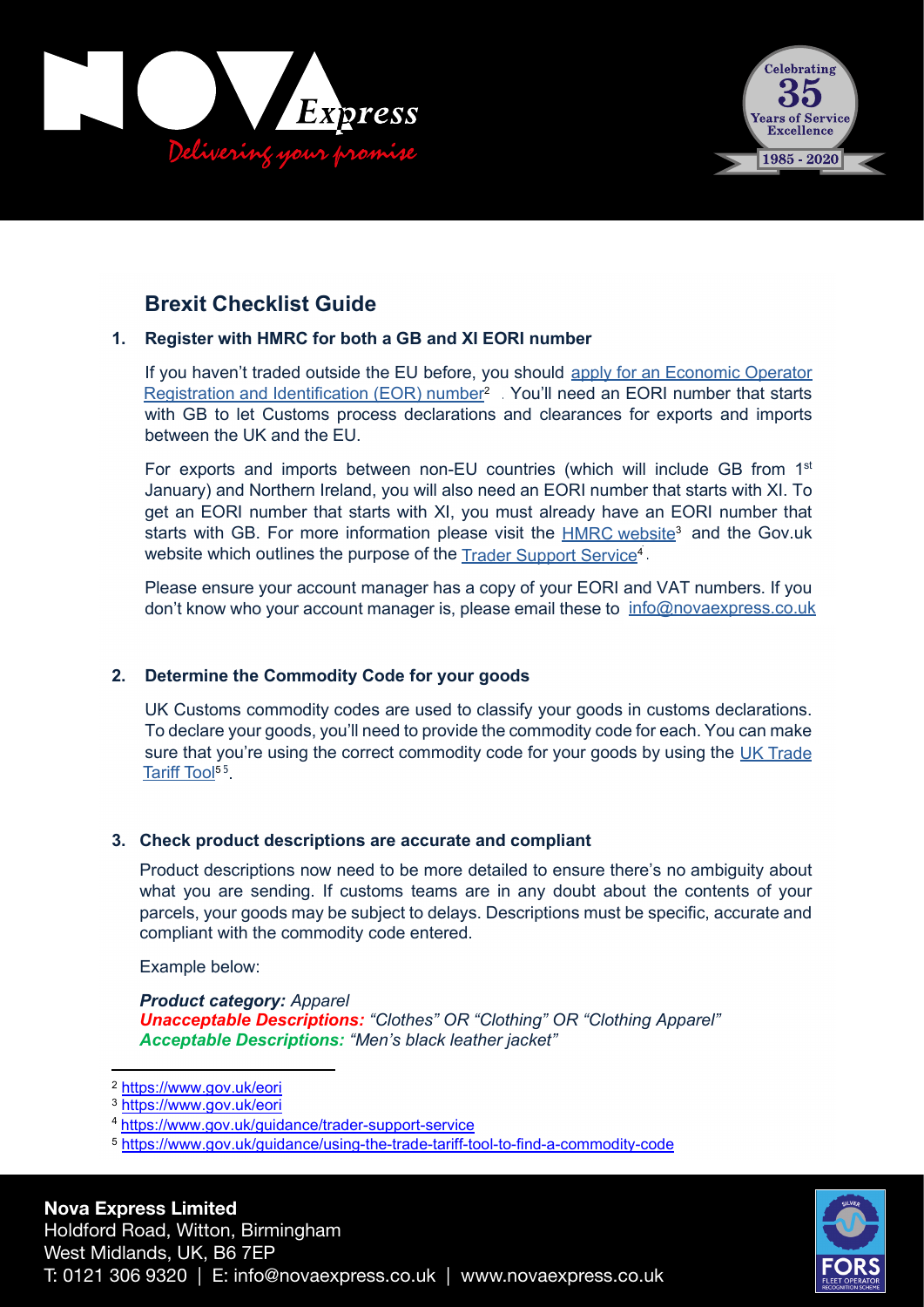



#### **4. Determine the Reasons for Export**

Also known as Customs Procedure Codes (CPCs), Reasons for Export identify the customs and/or excise regimes that goods are being entered into and removed from, where applicable. The Reason for Export is required at the time of export as well as import.

Reasons for Export include the following.

- Permanent
- **Temporary**
- Re-Export

#### **5. Determine the Country of Origin for your goods**

You will need to declare the Country of Origin for all of the goods you are sending. Some carriers may also require the Country of Manufacture. This information has an impact on duty and VAT rates, and security checks if required. If your goods have been manufactured in more than one country, you'll need to know the EU rules for defining their origin. This will let you know the rate of duty that will be applied to your goods. You can find guidance on the rules of origin here<sup>6</sup>.

#### **6. Agree the Terms of Trade / Incoterms with your customers**

If we leave the Customs Union without a free-trade agreement, the country you're sending goods to will expect duty and VAT to be paid on the shipment.

There are choice of incoterms available, which you will need to agree with your customer.

| <b>CFR</b> | <b>CIP</b> | $\cap$ DT<br>◡⊢ | <b>DPII</b><br>◡ |
|------------|------------|-----------------|------------------|
| <b>DAP</b> | <b>DAT</b> | <b>DDP</b>      | <b>FAS</b>       |
| <b>FCA</b> |            |                 |                  |

It is expected that most businesses will choose to send goods to the EU using the incoterm DAP - formerly DDU (Delivered Duty Unpaid). Your sales invoice to your customer may or may not charge for carriage or insurance, but all goods sold to the EU are likely to be zero rated for VAT. Depending on the value of the shipment, delivery country and commodity type, local duty and VAT will be payable by your customer.



<sup>6</sup> https://www.gov.uk/guidance/rules-of-origin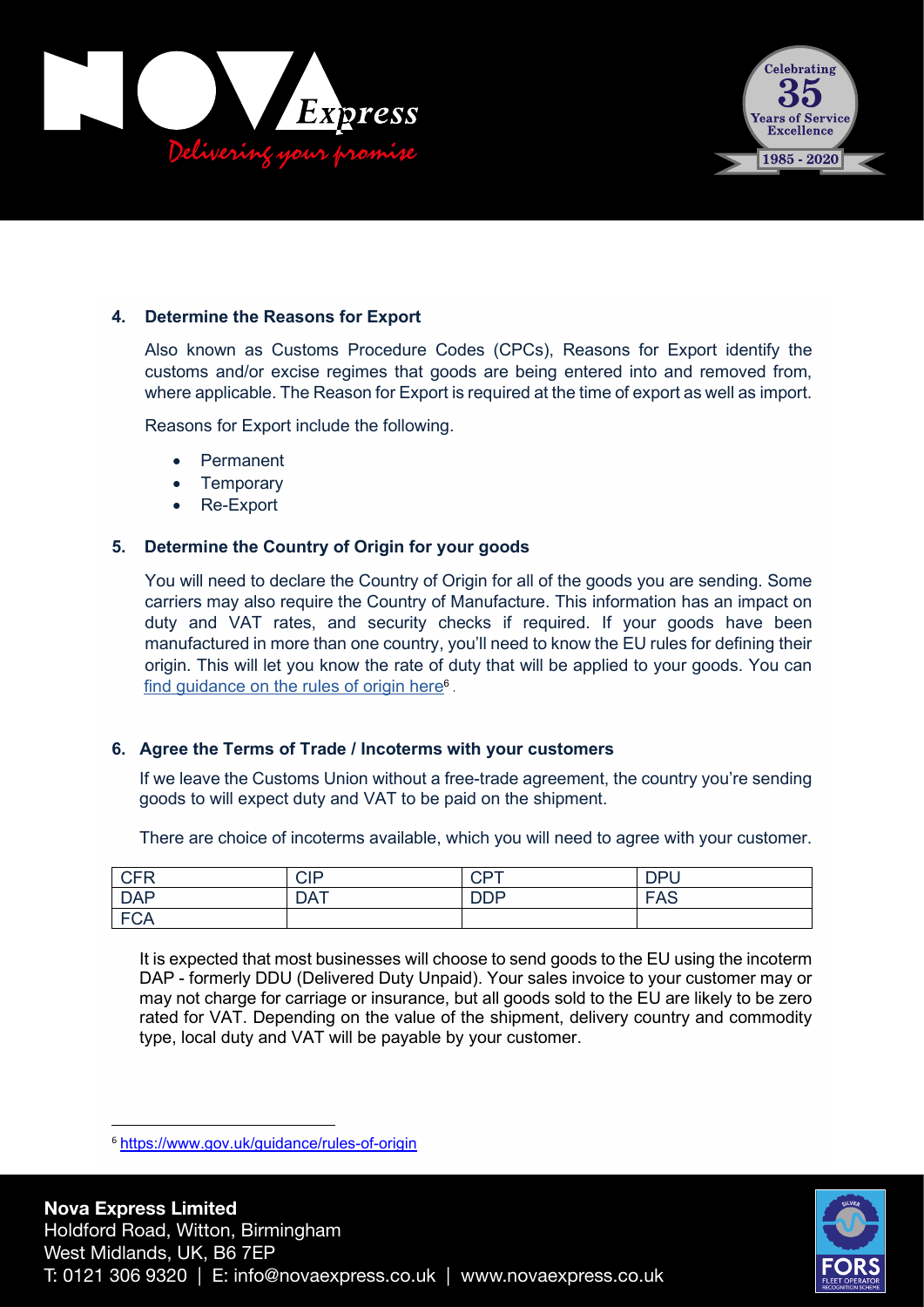



If you choose to send DDP (Delivered Duty Paid), which some carriers offer, the duty and VAT will be charged back to you along with a surcharge from the carrier. If you're considering using the DDP option, we advise that you seek VAT advice first of all, as you may not be able to reclaim the VAT.

#### **7. Ensure customer contact details are accurate**

Contact information for the recipient of your goods is more important than ever. Please provide an accurate telephone number (and email address if you're able to) – this may mean altering your own systems / websites / sales process, to ensure this data is collected. For certain carriers, this information is required for in-flight delivery options and more importantly it'll now be used for the collection of duty and VAT.

#### **8. Provide licences and certificates (where appropriate)**

To export restricted goods or to sell certain types of product, you may need special licences or to follow specific rules. Make sure your chosen carrier can carry your goods to the requested country. Speak to your account manager or check on the carrier's own website if you're unsure about any of the goods you're sending.

#### **9. Make sure wood packaging meets requirements (such as pallets)**

Until January, any pallet can be used or re-used for exporting goods to the EU. From January onwards, all wooden pallets, crates and boxes used to export to the EU (at the moment, excluding Ireland), will need to comply with ISPM15. You should <u>make sure any</u> solid wood packaging used, meets the requirements<sup>7</sup>

#### **10. Know who is carrying out customs formalities**

Nova Express will handle the export entry / clearance for the shipment leaving the UK under Direct Representation. The buyer in the EU will be required to appoint a customs agent to handle the clearance of the shipment as it arrives into the destination country.



<sup>7</sup> https://www.gov.uk/wood-packaging-import-export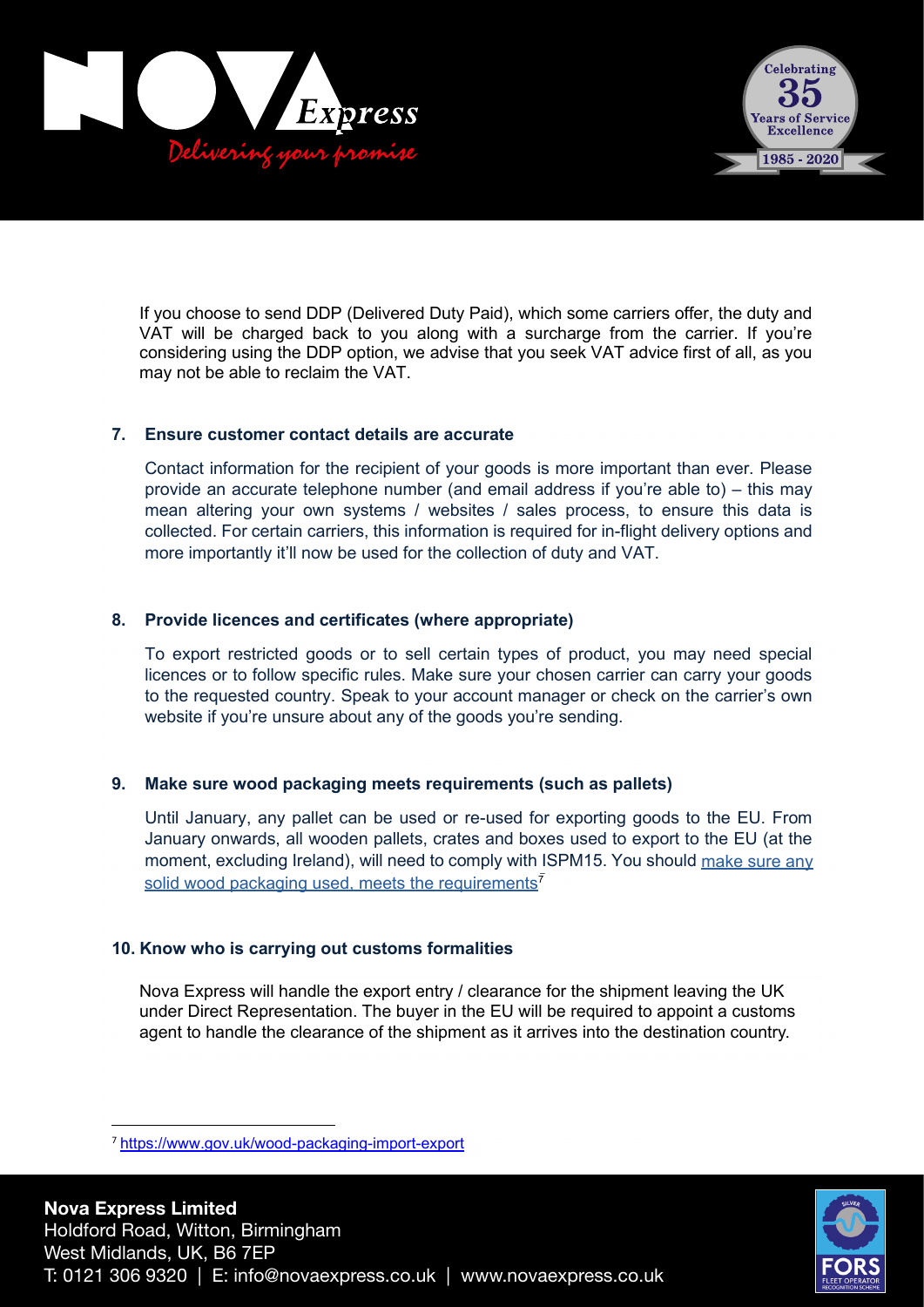



#### **11. A record of all exports must be kept for HMRC**

A record of all exports must be kept for a minimum of 6 years, for HMRC. We recommend you seek VAT advice if you're unsure how your business will be affected.

If you're selling goods to customers in the EU, the VAT on your sales invoices is likely to be zero-rated. The buyer will pay local duty and VAT rates, unless you have opted to ship DDP, in which case these charges will be billed back to you as the shipper.

#### **12. Decide how you will produce a commercial invoice**

From January, you'll need to provide commercial invoice data for all exports from the UK.

The following page shows a sample commercial invoice template. If you're already accustomed to generating sales invoices, you may have a lot of the below information. If not, the below is a useful template for you to use when altering your own systems to gather the required information.

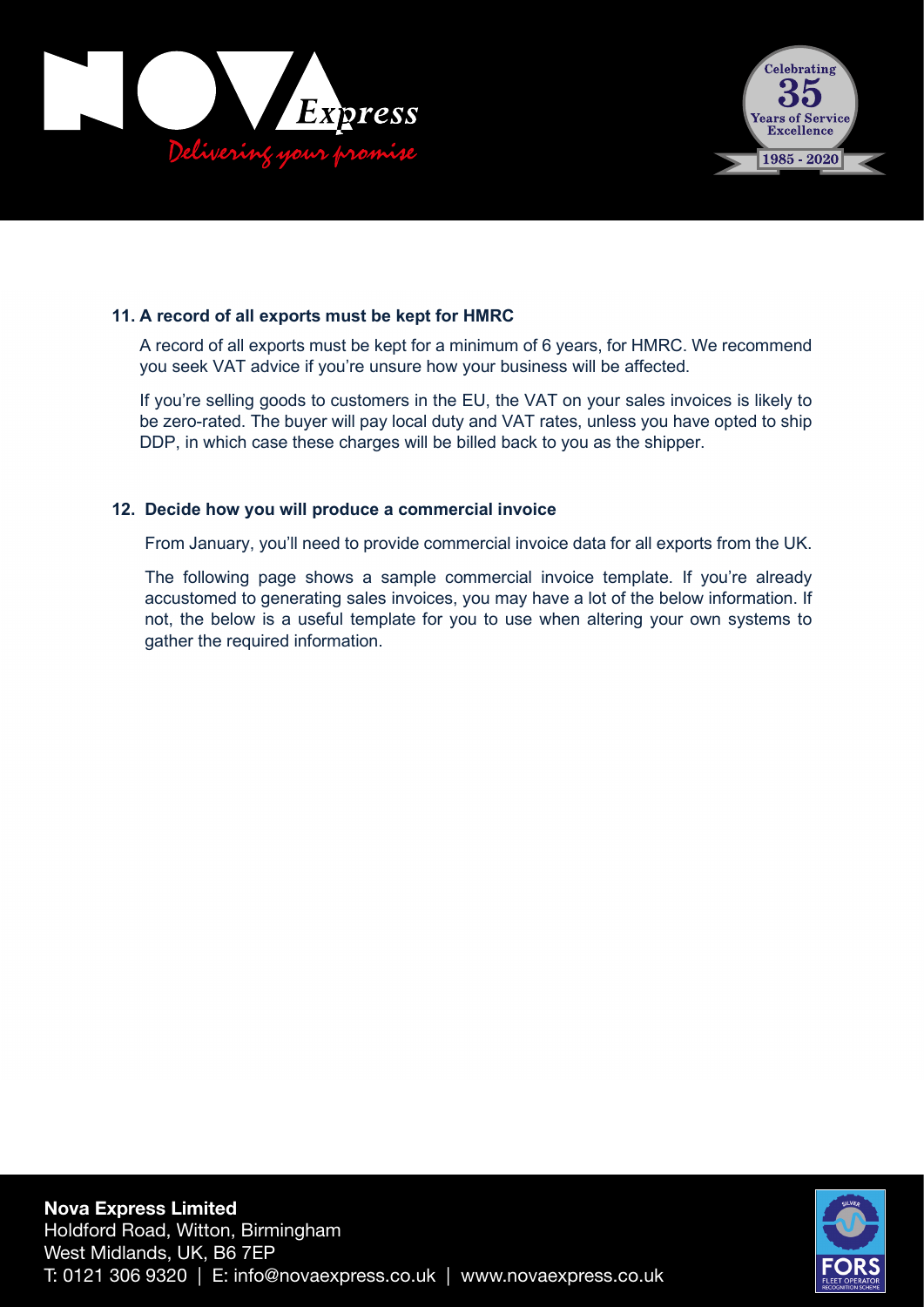



#### **Suggested Customs Document Template**

| $\overline{\mathsf{A}}$ | <b>Shipment Ref:</b>                   |                             |                  | Sales Invoice No: |                                      |          | <b>Invoice Date (Tax Point):</b> |                                 |                                  |
|-------------------------|----------------------------------------|-----------------------------|------------------|-------------------|--------------------------------------|----------|----------------------------------|---------------------------------|----------------------------------|
|                         | <b>Ship From (Consignor):</b>          |                             |                  | $\mathsf B$       | Seller (If Different):               |          |                                  |                                 |                                  |
|                         | <b>Ship To (Consignee):</b><br>VAT No: |                             |                  | C                 | <b>Sold To/Buyer (If Different):</b> |          |                                  |                                 |                                  |
| $\vert$ F               | <b>Incoterms/Terms of Trade:</b>       |                             | <b>Quantity:</b> |                   |                                      |          |                                  | <b>Description:</b>             |                                  |
| G                       |                                        | <b>Description of Goods</b> |                  |                   | <b>Commodity Code</b>                | Quantity |                                  | <b>Unit Price</b>               | <b>Sub Total</b><br><b>Price</b> |
| H                       | <b>Freight Cost:</b>                   | <b>Insurance Cost:</b>      |                  |                   | <b>Total Net Weight (Kg):</b>        |          |                                  | <b>Total Gross Weight (Kg):</b> |                                  |
| $\vert$ 1               | <b>Comments:</b>                       |                             |                  |                   | <b>Invoice Total (GBP):</b>          |          |                                  |                                 |                                  |
|                         |                                        |                             |                  |                   | Name of Signatory:<br>Position:      |          |                                  |                                 |                                  |
|                         |                                        |                             |                  |                   | Date of Signature:                   |          |                                  |                                 |                                  |
|                         |                                        |                             |                  |                   | Signature:                           |          |                                  |                                 |                                  |

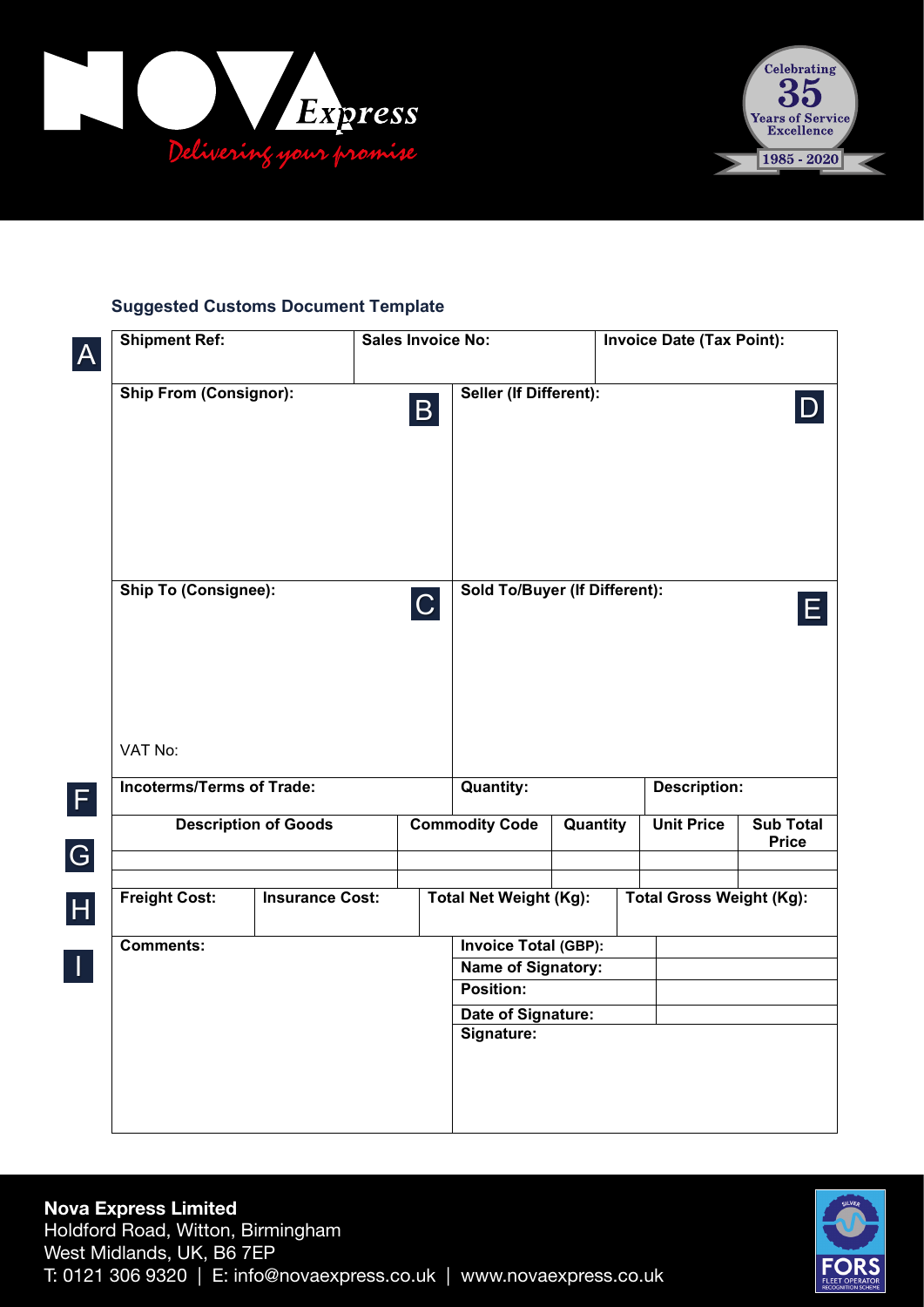



#### **A – Invoice Data**

**Shipment Ref No –** Your unique shipment reference. Can be your purchase order number for example.

**Sales Invoice No –** Your Sales Invoice No for the order/shipment

**Invoice Date –** Date Invoice was raised for the goods

#### **B – Ship From (Consignor)**

Within this section all information regarding the seller of the goods is captured.

The following information is needed where applicable:

| <b>Mandatory</b>      | <b>Optional</b>       |
|-----------------------|-----------------------|
| <b>Company Name</b>   | <b>Address Line 2</b> |
| <b>Address Line 1</b> |                       |
| Town/City             |                       |
| Post/Zip Code         |                       |
| Country               |                       |
| <b>EORI No</b>        |                       |

#### **C – Ship To (Consignee)**

Within this section all information regarding the buyer of the goods is captured.

The following information is needed where applicable:

| <b>Mandatory</b>      | <b>Optional</b>       |
|-----------------------|-----------------------|
| <b>Company Name</b>   | <b>Address Line 2</b> |
| <b>Address Line 1</b> | <b>EORINO</b>         |
| Town/City             |                       |
| Post/Zip Code         |                       |
| Country               |                       |

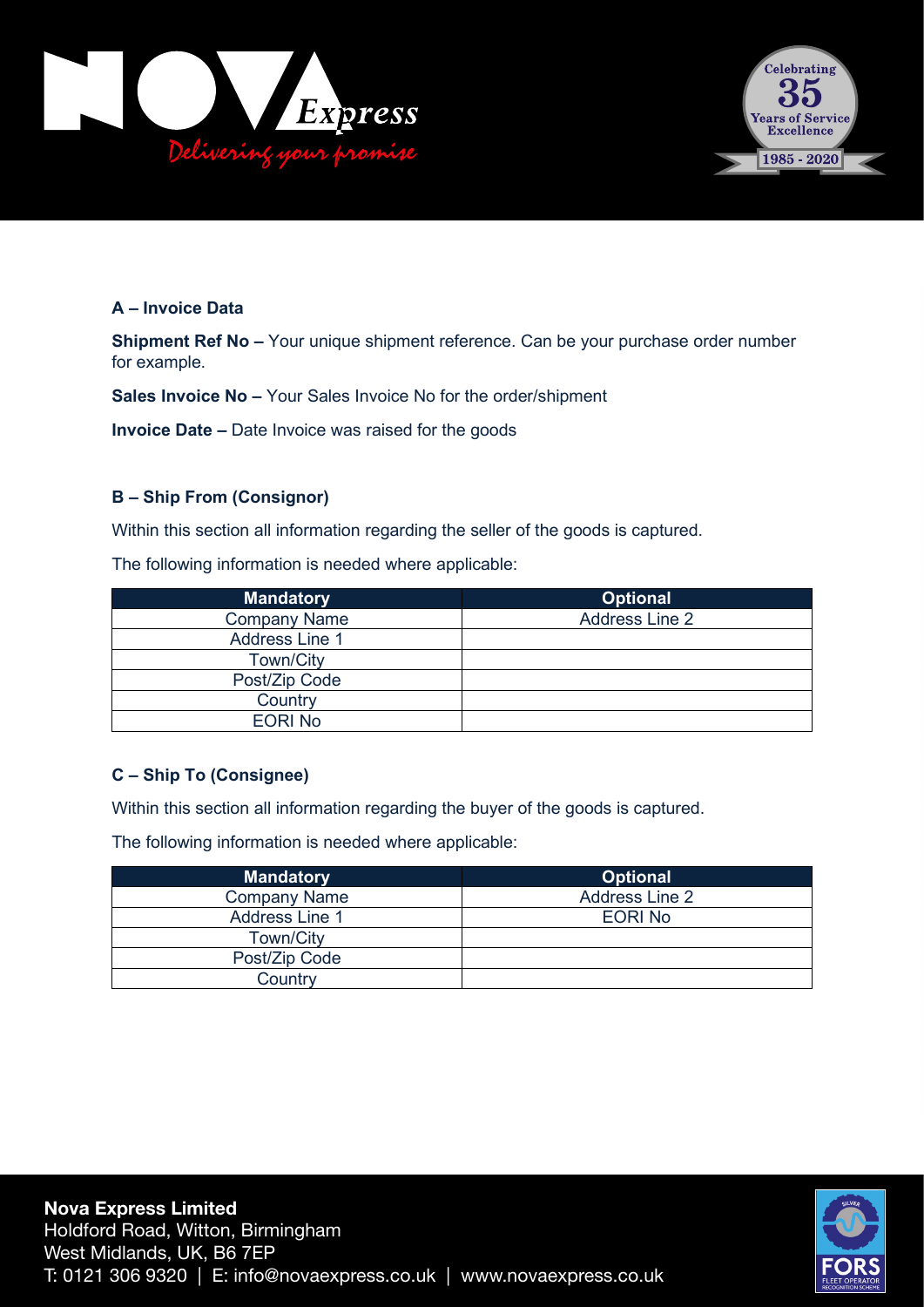



#### **D – Seller (If Different)**

Within this section all information regarding the buyer of the goods is captured if they are not the consignee.

The following information is needed where applicable:

| <b>Mandatory</b>      | <b>Optional</b>       |
|-----------------------|-----------------------|
| <b>Company Name</b>   | <b>Address Line 2</b> |
| <b>Address Line 1</b> | <b>EORINO</b>         |
| Town/City             |                       |
| Post/Zip Code         |                       |
| Country               |                       |

#### **E – Buyer (If Different)**

Within this section all information regarding the buyer of the goods is captured if they are not the consignee.

The following information is needed where applicable:

| <b>Mandatory</b>      | <b>Optional</b>       |
|-----------------------|-----------------------|
| <b>Company Name</b>   | <b>Address Line 2</b> |
| <b>Address Line 1</b> | <b>EORINO</b>         |
| <b>Town/City</b>      |                       |
| Post/Zip Code         |                       |
| Country               |                       |

#### **F – Incoterms and Consignment Information**

#### **Incoterms/Terms of Trade** -

There are many Incoterms which can be used. Below is a list of possibilities:

| <b>CFR</b>             | <b>CIP</b> | <b>CPT</b> | <b>DPU</b> |
|------------------------|------------|------------|------------|
| <b>DAP</b>             | <b>DAT</b> | <b>DDP</b> | <b>FAS</b> |
| $E \cap \Delta$<br>∙∪A |            |            |            |

**Quantity** – No of packages being sent

**Description** – Description of packages being sent (E.g. Pallets)

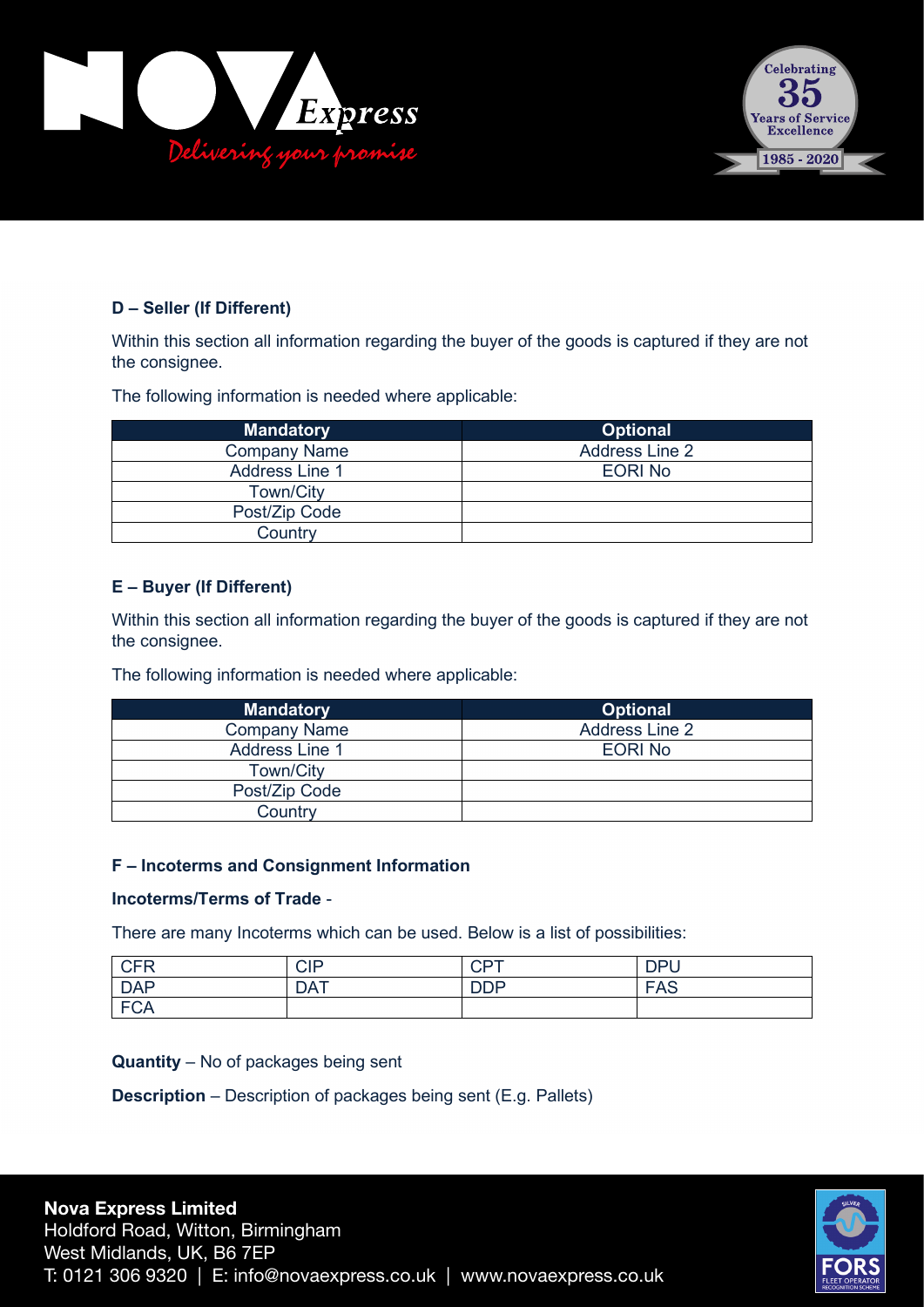



#### **G – Product Data**

In this section you will need to provide information for every item/product contained within the shipment.

**Description of Goods** - Name of Product used within your business (eg BMW Alloy Wheels).

**Commodity Code** - Each of your product must have a commodity code aligned to them for customs purposes. These are generally 10 characters long but in some scenarios may be up to 14 characters.

All available commodity codes can be viewed here: <u>https://www.gov.uk/trade-tariff.</u>

Please note it is your responsibility to ensure you have provided the correct commodity codes for your products otherwise this could result in a delay at customs.

**Quantity** - Quantity of the specific product included within the shipment – Please note this may be required depending on the commodity code of the product.

**Unit Price** – Price per unit of the product being shipped provided by you

**Sub Total Price** – Total amount/price for the product being shipped provided by you

#### **\*\*Please Note\*\***

Where your products require a licence for exporting you will be required to provide the following information in order for the shipment to be processed:

- **Licence Name**
- Licence Number

#### **H – Costs and Weights**

**Freight Costs –** If the buyer is paying for the freight, the cost should be entered.

Declaring the freight cost is optional. However, when declaring the freight cost please ensure it is as accurate possible as this can have an impact of the level of duty and VAT for the shipment. Please ensure that this is included separately from the total value of goods in the shipment.

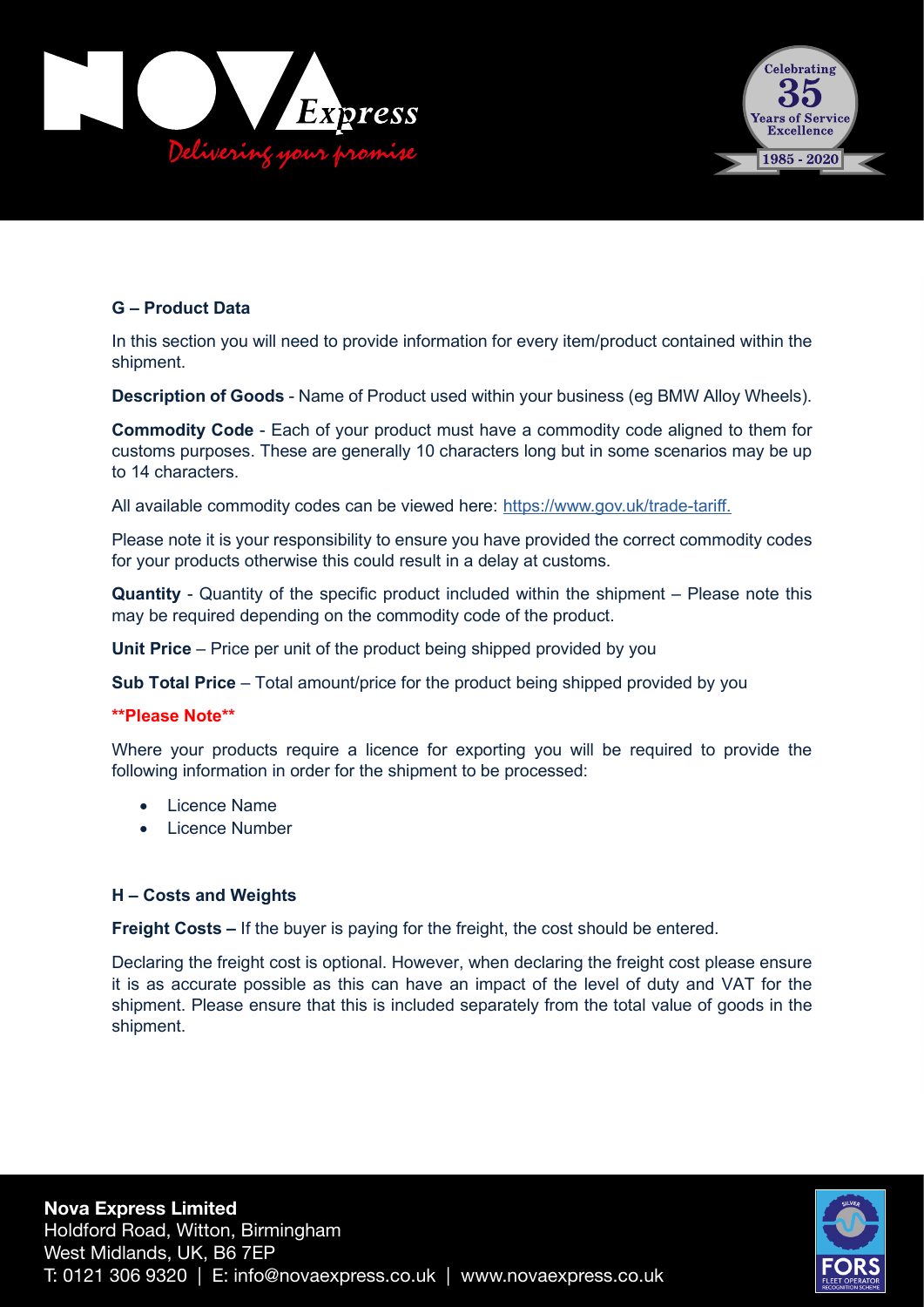



**Insurance Costs** – If the buyer is paying for insurance, the cost should be entered.

Declaring the cost of insurance is optional and only applicable when additional insurance has been paid for. When declaring this please ensure it is as accurate as possible as this can have an impact on the level of duty and VAT for the shipment. Please ensure that is this is included separately from the total value of goods in the shipment.

**Total Net Weight (Kg)** – Total Net Weight for the shipment declared by you

**Total Gross Weight (Kg)** – Total Gross Weight for the shipment declared by you

#### **I – Invoice Declaration I –**

In this section you will need to provide information regarding the signatory and total value of In this section you will need to provide information regarding the signatory and total value of the invoice. Please note Nova Express only require the Invoice total from this section and the rest are for your use only.

**Invoice Total** – Total value of all goods being shipped as part of the shipment including the **Invoice Total** – Total value of all goods being shipped as part of the shipment including the applicable currency code reference. Please note this should exclude the cost of freight and applicable currency code reference. Please note this should exclude the cost of freight and insurance when applicable insurance when applicable

**Name of Signatory** - – Name of Individual within your organisation who is declaring this **Name of Signatory** - – Name of Individual within your organisation who is declaring this shipment shipment

**Place & Date of Issue** – Place and date that this invoice was issued **Place & Date of Issue** – Place and date that this invoice was issued

**Signature** – Signature of the individual declaring the shipment. **Signature** – Signature of the individual declaring the shipment.

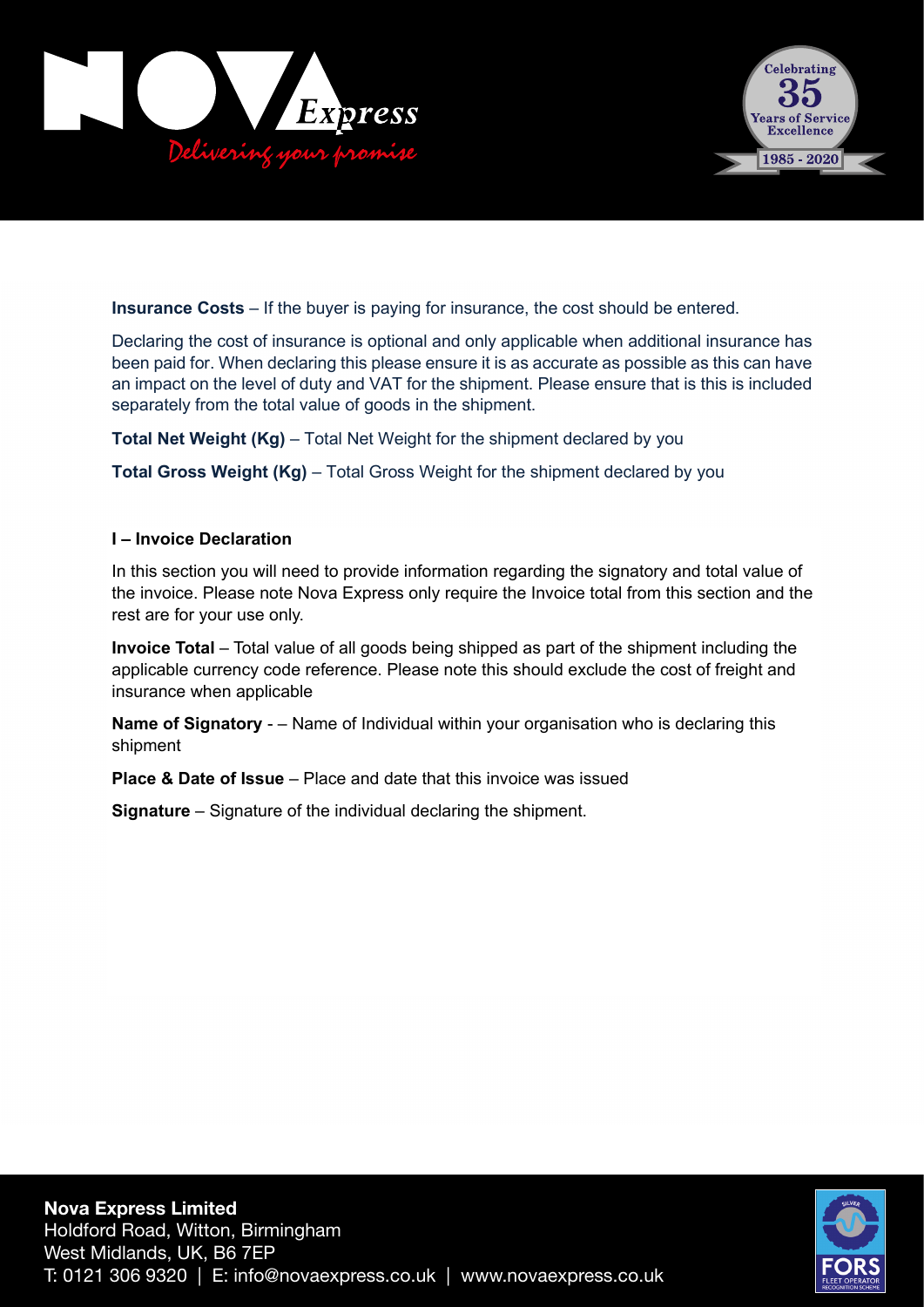



#### **13. Consider your new workflow 13. Consider your new workflow**

**All shipments** to the EU, including Northern Ireland will now require a commercial **All shipments** to the EU, including Northern Ireland will now require a commercial invoice. invoice.

The commercial invoice must be made available to Nova Express at the time of booking. You must consider the impact this will have on your workflow for your EU and NI Due to the volume of trade between the UK and the EU, CCL will be required to create shipments.

Due to the volume of trade between the UK and the EU, Nova Express will be required to create the export entry electronically on your behalf, under Direct Representation.

When sending your booking to Nova Express, the commercial invoice must be provided. appropriate supplier. On receipt, we'll create the entry on the appropriate export system and confirm the booking with the appropriate supplier.

Please bear in mind that this process is new to everyone, so there could be delays to bookings and shipments as a result of the process changes.

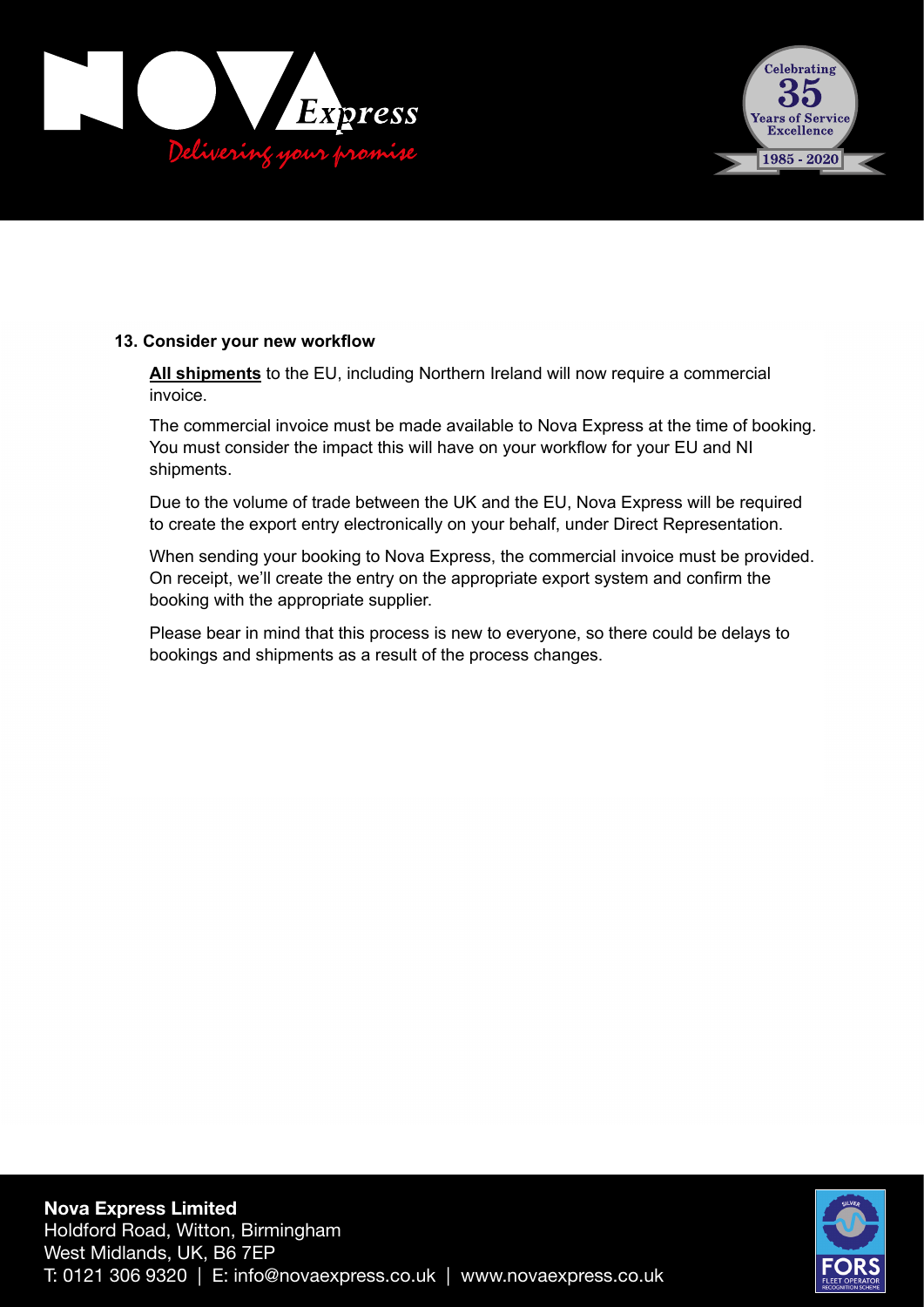



### **Contact Us Contact Us**

If you have any questions relating to this document, please contact your account manager the first instance or email our team using the following email address and we'll respond to you in the first instance or email our team using the following email address and we'll respond to are are mot motarice or email.<br>you as quickly as possible.

Email: brexit@ccl-logistics.com Email: info@novaexpress.co.uk

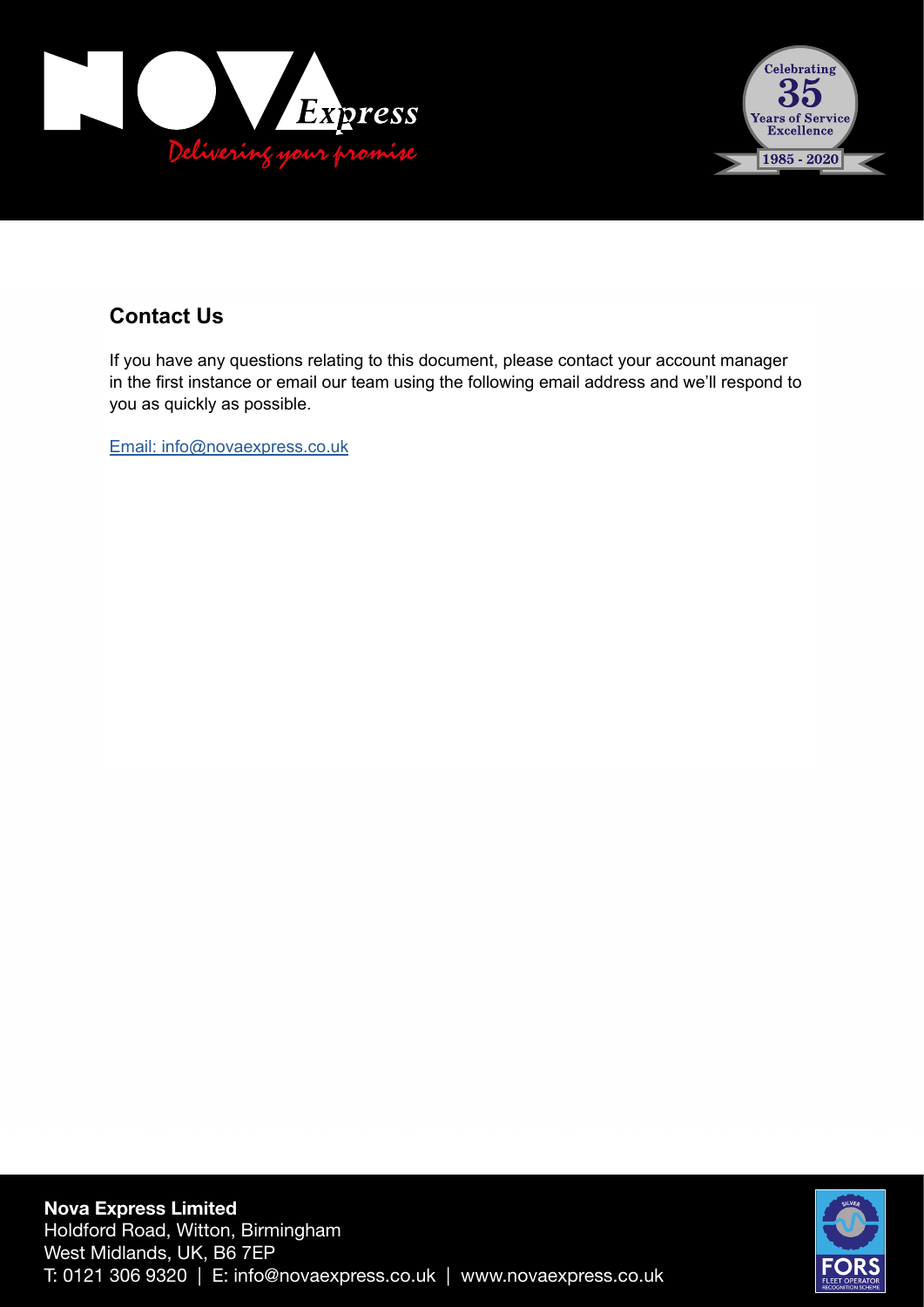



## **Appendix**

Some useful links from the **[GOV.UK](https://www.gov.uk/wood-packaging-import-export)** website about the Brexit Transition

Countries in the EU and EEA - https://www.gov.uk/eu-eea

Get an EORI number - https://www.gov.uk/eori

Using the Trade Tariff to find a commodity code - https://www.gov.uk/guidance/using-thetrade-tariff-tool-to-find-a-commodity-code

Wood packing goods for import and export - <https://www.gov.uk/wood-packaging-import-export>

Sign up for the Trader Support Service - https://www.gov.uk/guidance/trader-support-service

Trade Tariff: look up commodity codes, duty and VAT rates - https://www.gov.uk/trade-tariff